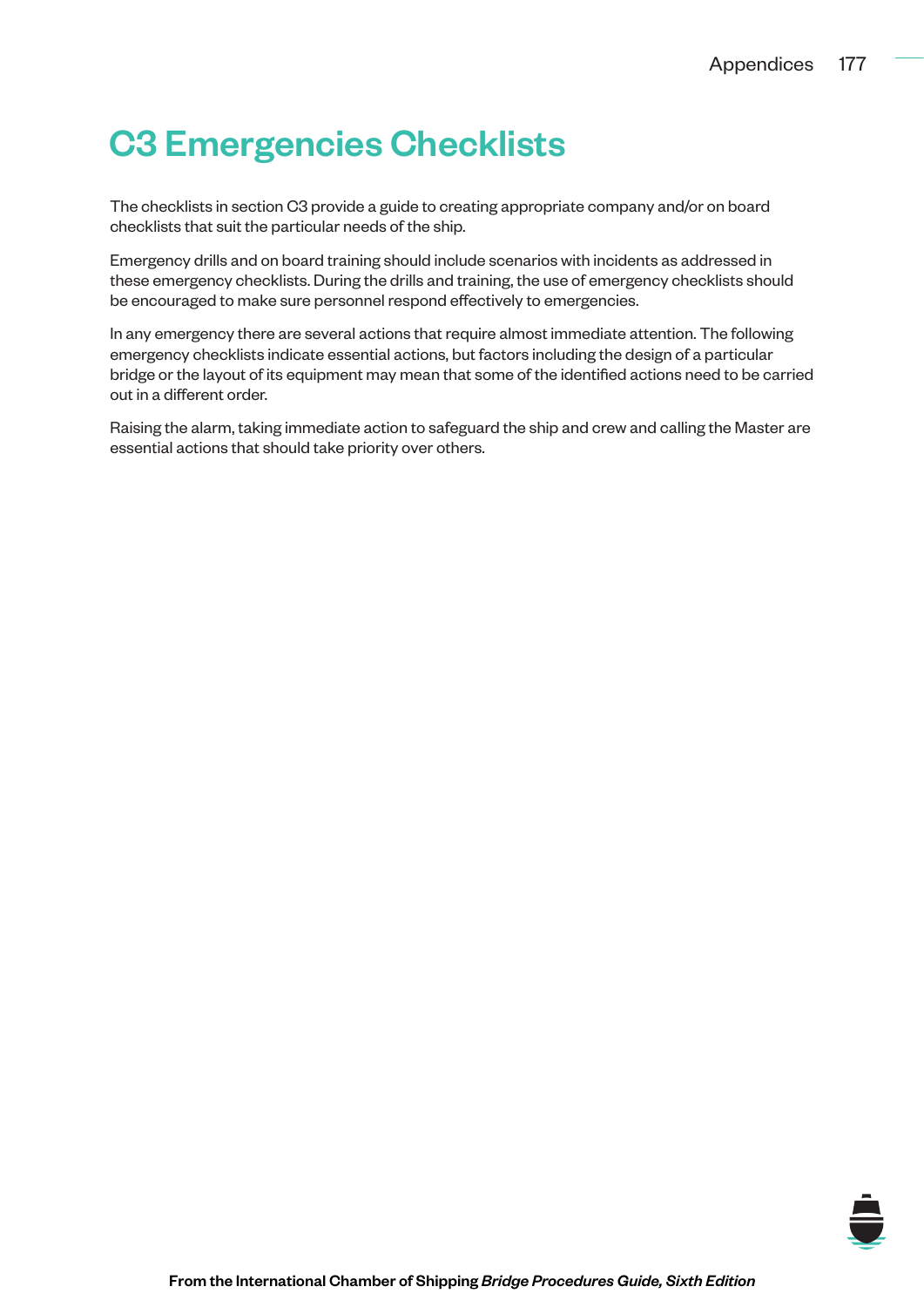## **C3.1 Main engine failure**

| <b>Action</b>                                                                                    | <b>Status</b> | <b>Remarks</b> |
|--------------------------------------------------------------------------------------------------|---------------|----------------|
| Master called                                                                                    | Yes           |                |
| Immediate action taken to keep ship away from<br>danger                                          | Yes           |                |
| Position of vessels in the vicinity checked                                                      | Yes           |                |
| Navigational hazards checked                                                                     | Yes           |                |
| Not Under Command (NUC) lights, shapes and<br>sound signals activated, as appropriate            | Yes           |                |
| Autopilot disengaged                                                                             | Yes           |                |
| Anchoring prepared if water depth and conditions<br>are appropriate                              | Yes           |                |
| AIS status modified                                                                              | Yes           |                |
| VTS or port authority informed, as appropriate                                                   | Yes           |                |
| SAFETY or URGENCY message broadcast, if<br>appropriate                                           | Yes           |                |
| Bridge informed of the situation and status,<br>including expected time of restarting the engine | Yes           |                |
| Log/record of events and decisions maintained                                                    | Yes           |                |
| <b>Other</b>                                                                                     | <b>Status</b> | <b>Remarks</b> |
| Watertight doors closed, if applicable                                                           | Yes           |                |
|                                                                                                  | Yes           |                |
|                                                                                                  | Yes           |                |
|                                                                                                  | Yes           |                |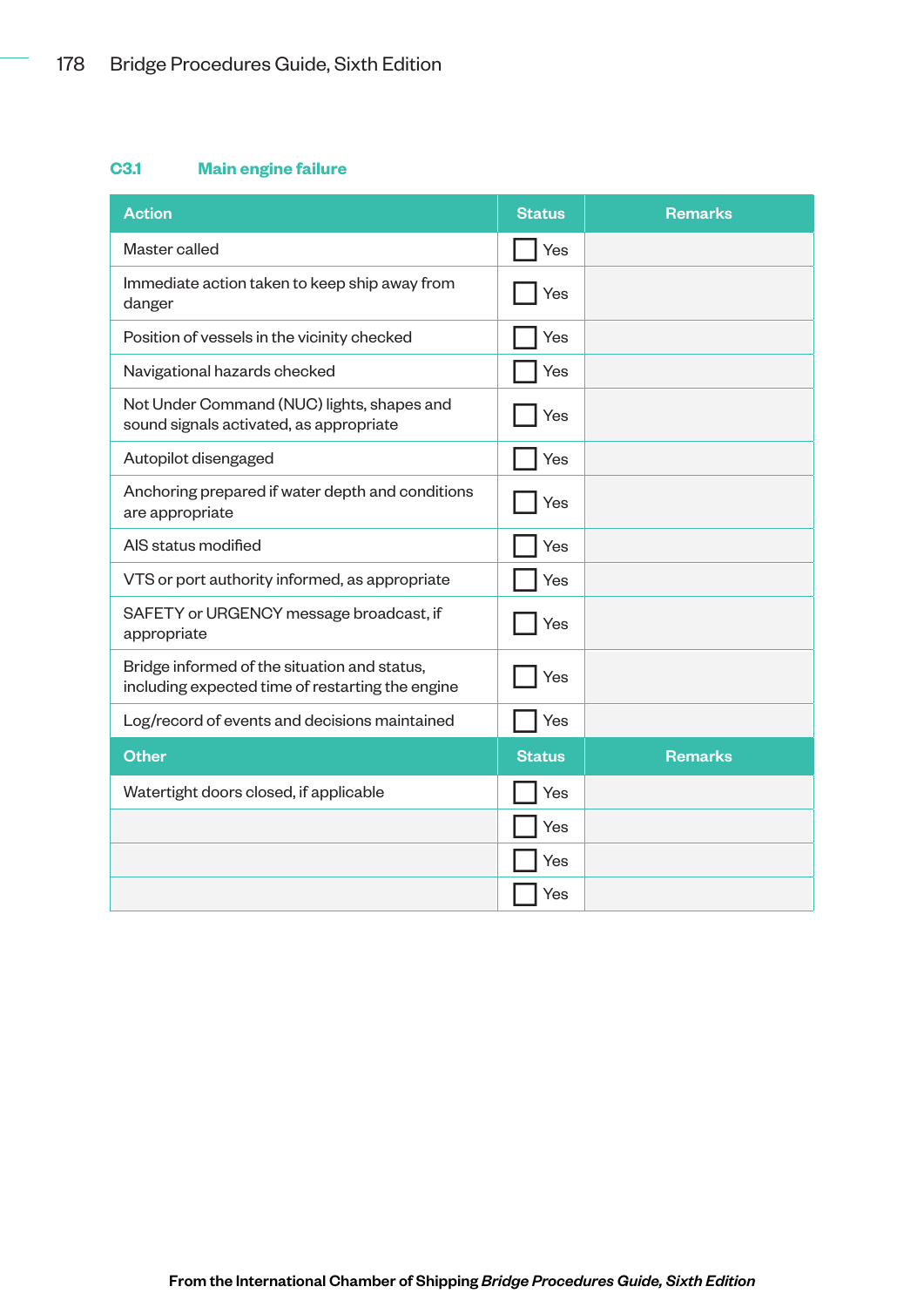# **C3.2 Steering failure**

| <b>Action</b>                                                                         | <b>Status</b> | <b>Remarks</b> |
|---------------------------------------------------------------------------------------|---------------|----------------|
| Master called                                                                         | Yes           |                |
| Autopilot disengaged                                                                  | Yes           |                |
| Alternate or emergency steering engaged                                               | Yes           |                |
| Appropriate manoeuvres made/engine(s) stopped                                         | Yes           |                |
| Engine room informed of steering failure                                              | Yes           |                |
| Way off ship taken, if safe to do so                                                  | Yes           |                |
| Not Under Command (NUC) lights, shapes and<br>sound signals activated, as appropriate | Yes           |                |
| Position of vessels in the vicinity checked                                           | Yes           |                |
| Engine prepared for manoeuvre                                                         | Yes           |                |
| Navigational hazards checked                                                          | Yes           |                |
| Anchoring prepared if water depth and conditions<br>are appropriate                   | Yes           |                |
| AIS status modified                                                                   | Yes           |                |
| VTS or port authority informed, as appropriate                                        | Yes           |                |
| SAFETY or URGENCY message broadcast, if<br>appropriate                                | Yes           |                |
| Bridge informed of the situation and status of<br>repairs                             | Yes           |                |
| Log/record of events and decisions maintained                                         | Yes           |                |
| <b>Other</b>                                                                          | <b>Status</b> | <b>Remarks</b> |
| Full steering gear tested before restarting passage                                   | Yes           |                |
| Watertight doors closed, if applicable                                                | Yes           |                |
|                                                                                       | Yes           |                |
|                                                                                       | Yes           |                |

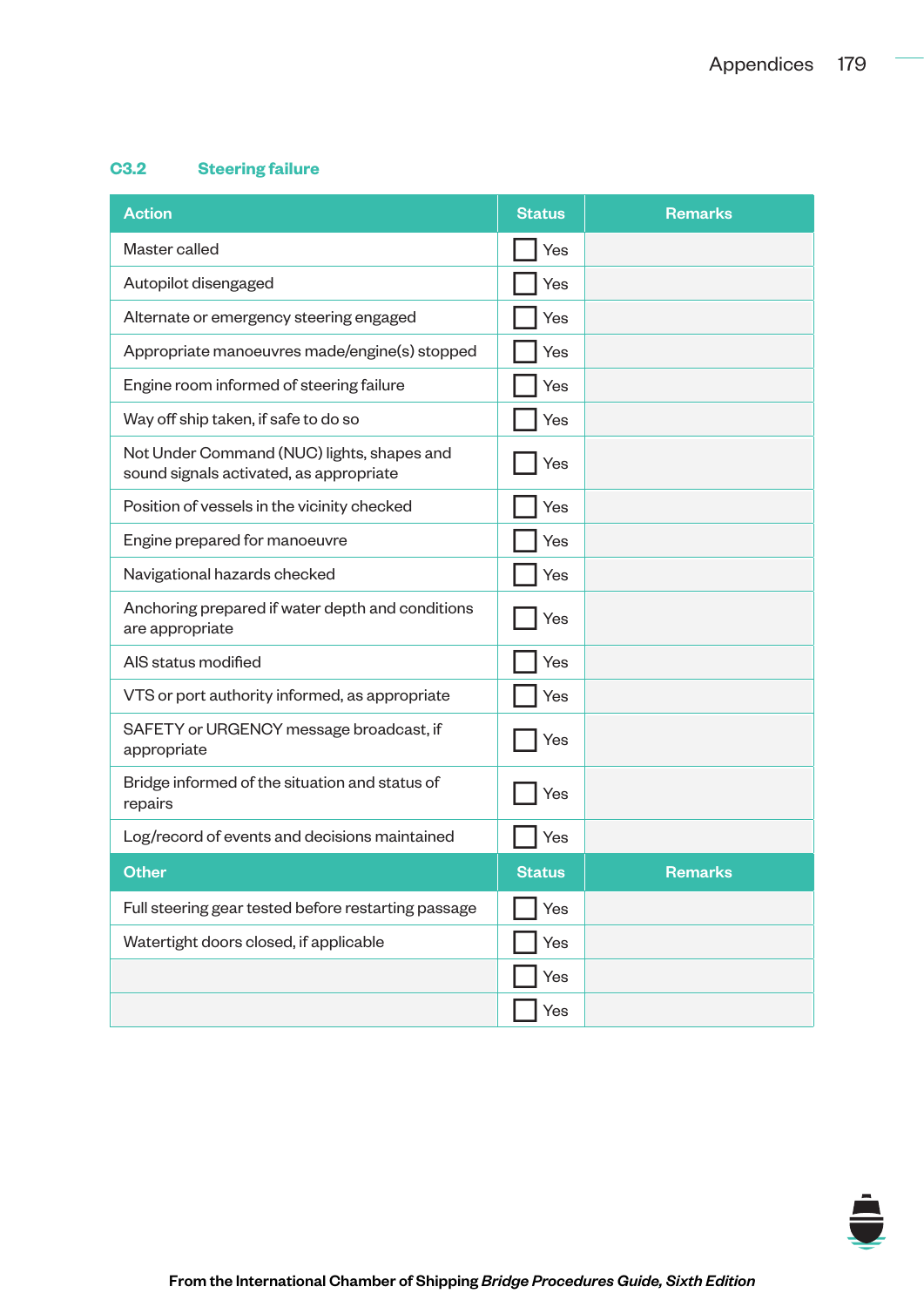## **C3.3 Total electrical power failure (blackout)**

| <b>Action</b>                                                                         | <b>Status</b> | <b>Remarks</b> |
|---------------------------------------------------------------------------------------|---------------|----------------|
| Master called                                                                         | Yes           |                |
| Immediate action taken to keep the ship away from<br>danger                           | Yes           |                |
| Not Under Command (NUC) lights, shapes and<br>sound signals activated, as appropriate | Yes           |                |
| Engine room/duty engineer contacted                                                   | Yes           |                |
| Emergency power supplies selected for bridge and<br>navigational equipment            | Yes           |                |
| Position of vessels in the vicinity checked                                           | Yes           |                |
| Navigational hazards checked                                                          | Yes           |                |
| Anchoring prepared if water depth and conditions<br>are appropriate                   | Yes           |                |
| VTS or port authority informed, as appropriate                                        | Yes           |                |
| AIS status modified                                                                   | Yes           |                |
| Bridge informed of the situation and status of<br>repairs                             | Yes           |                |
| Log/record of events and decisions maintained                                         | Yes           |                |
| <b>Other</b>                                                                          | <b>Status</b> | <b>Remarks</b> |
| Manual steering engaged, if necessary                                                 | Yes           |                |
| Ship's drift pattern from weather and tide<br>determined                              | Yes           |                |
| Watertight doors closed, if applicable                                                | Yes           |                |
|                                                                                       | Yes           |                |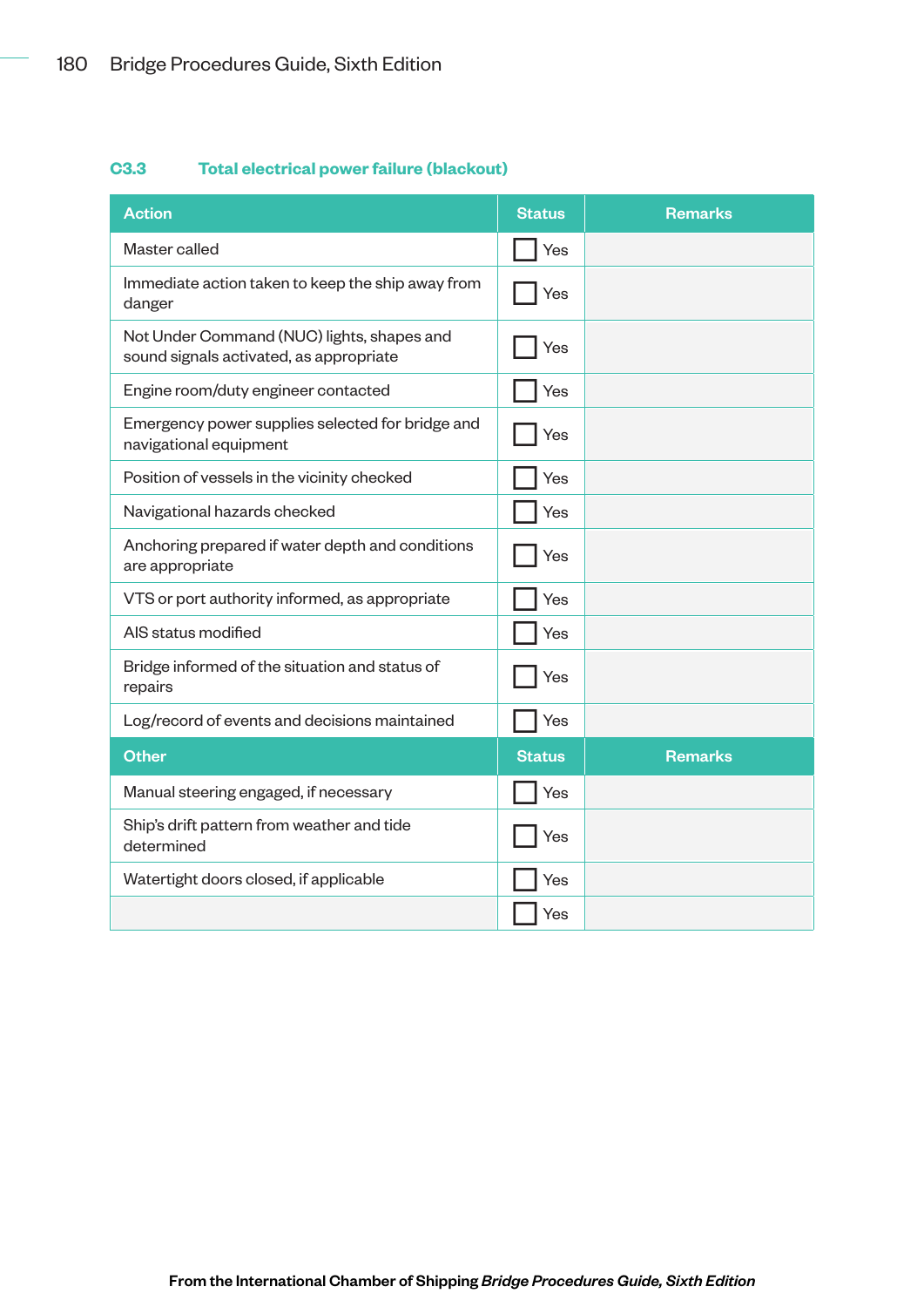## **C3.4 Collision**

| <b>Action</b>                                                                          | <b>Status</b> | <b>Remarks</b> |
|----------------------------------------------------------------------------------------|---------------|----------------|
| Master called                                                                          | Yes           |                |
| General emergency alarm sounded                                                        | Yes           |                |
| Engine room notified                                                                   | Yes           |                |
| Appropriate manoeuvres made/engine(s) stopped<br>until the situation has been assessed | Yes           |                |
| Watertight doors and automatic fire doors closed                                       | Yes           |                |
| Crew mustered at damage control stations                                               | Yes           |                |
| Any passengers mustered                                                                | Yes           |                |
| Damage control procedures conducted*                                                   | Yes           |                |
| URGENCY or DISTRESS message broadcast, if<br>appropriate                               | Yes           |                |
| All tanks, bilges, void spaces and cofferdams<br>sounded regularly                     | Yes           |                |
| Ship checked for spills/pollution, internal and over<br>the side                       | Yes           |                |
| VTS or port authority informed, as appropriate                                         | Yes           |                |
| Company emergency response team notified                                               | Yes           |                |
| Deck lighting switched on                                                              | Yes           |                |
| Assistance to other vessel offered                                                     | Yes           |                |
| VDR records preserved                                                                  | Yes           |                |
| ECDIS records preserved                                                                | Yes           |                |
| Stability checked, with shore assistance<br>(emergency response services) if available | Yes           |                |
| Disengagement from the other ship prepared and<br>planned as appropriate               | Yes           |                |
| Log/record of events and decisions maintained                                          | Yes           |                |
| <b>Other</b>                                                                           | <b>Status</b> | Remarks        |
| Ship's position confirmed                                                              | Yes           |                |
| Proximity of navigational hazards established and<br>traffic situation checked         | Yes           |                |
| Ship emergency response service contacted                                              | Yes           |                |
| Tug assistance or salvage considered                                                   | Yes           |                |



\* Actions required should be in line with ship specific damage control procedures.

#### From the International Chamber of Shipping *Bridge Procedures Guide, Sixth Edition*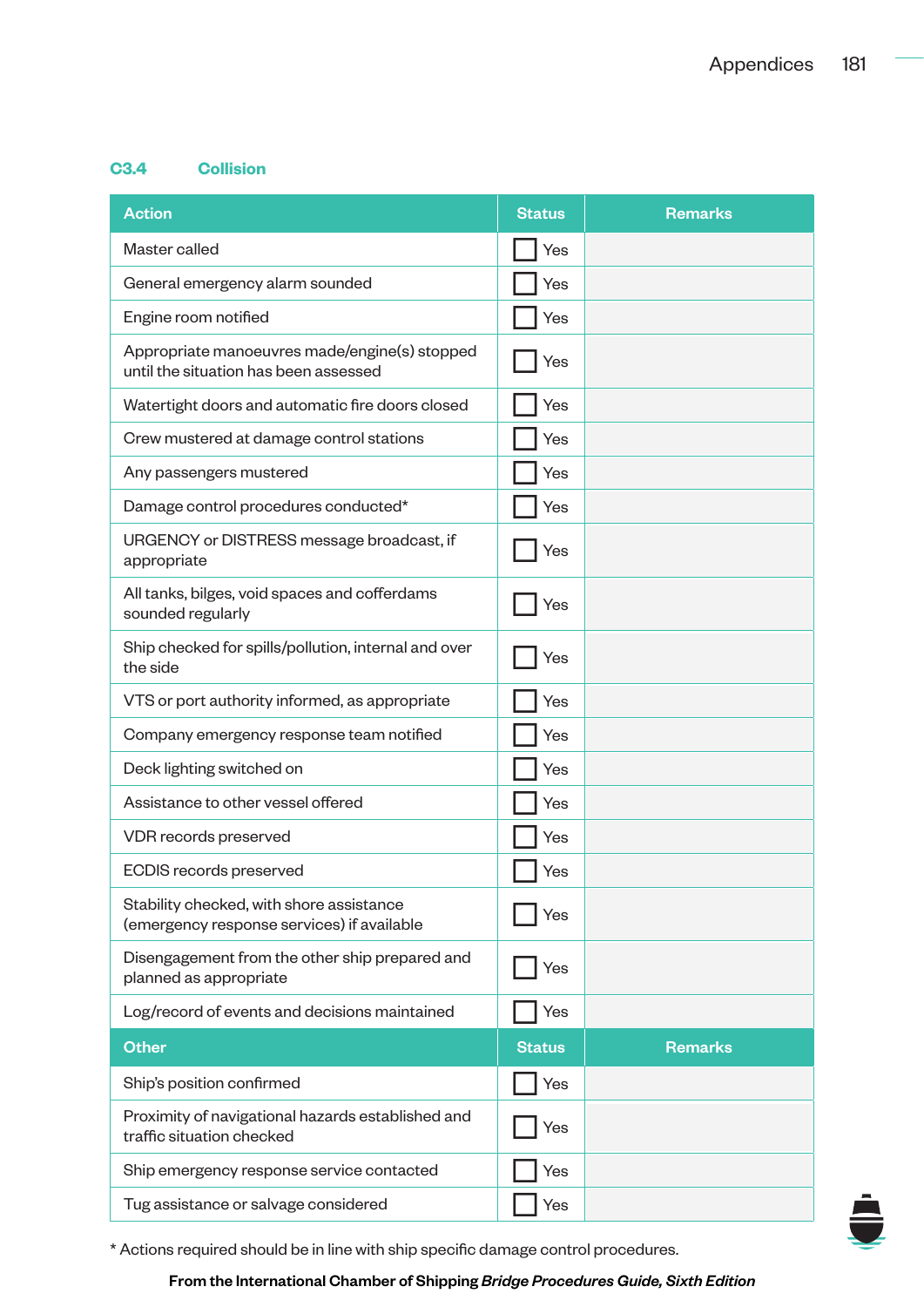# **C3.5 Stranding or grounding**

| <b>Action</b>                                                                              | <b>Status</b> | <b>Remarks</b> |
|--------------------------------------------------------------------------------------------|---------------|----------------|
| Master called                                                                              | Yes           |                |
| General emergency alarm sounded                                                            | Yes           |                |
| Engine room notified                                                                       | Yes           |                |
| Watertight doors and automatic fire doors closed                                           | Yes           |                |
| Appropriate manoeuvres made/engine(s) stopped<br>until the situation is assessed           | Yes           |                |
| Switch made to high cooling water intakes                                                  | Yes           |                |
| Use of anchors considered                                                                  | Yes           |                |
| Aground lights or shapes exhibited and sound<br>signals made, as appropriate               | Yes           |                |
| VTS or port authority informed, as appropriate                                             | Yes           |                |
| Company emergency response team notified                                                   | Yes           |                |
| Deck lighting switched on                                                                  | Yes           |                |
| AIS status modified                                                                        | Yes           |                |
| Crew mustered to damage control stations                                                   | Yes           |                |
| Damage control procedures conducted*                                                       | Yes           |                |
| All tanks, bilges, void spaces and cofferdams<br>sounded regularly                         | Yes           |                |
| Ship checked for spills/pollution, internal and over<br>the side                           | Yes           |                |
| Nature of the sea bed assessed                                                             | Yes           |                |
| Tides and currents assessed                                                                | Yes           |                |
| Weather conditions and forecasts assessed                                                  | Yes           |                |
| Soundings taken around ship                                                                | Yes           |                |
| Location of deep water in relation to the ship<br>determined                               | Yes           |                |
| Option to reduce draught considered                                                        | Yes           |                |
| Option to take on additional ballast to prevent<br>unwanted movement and damage considered | Yes           |                |
| Stability checked, with shore assistance<br>(emergency response services) if available     | Yes           |                |
| Refloating prepared and planned as appropriate                                             | Yes           |                |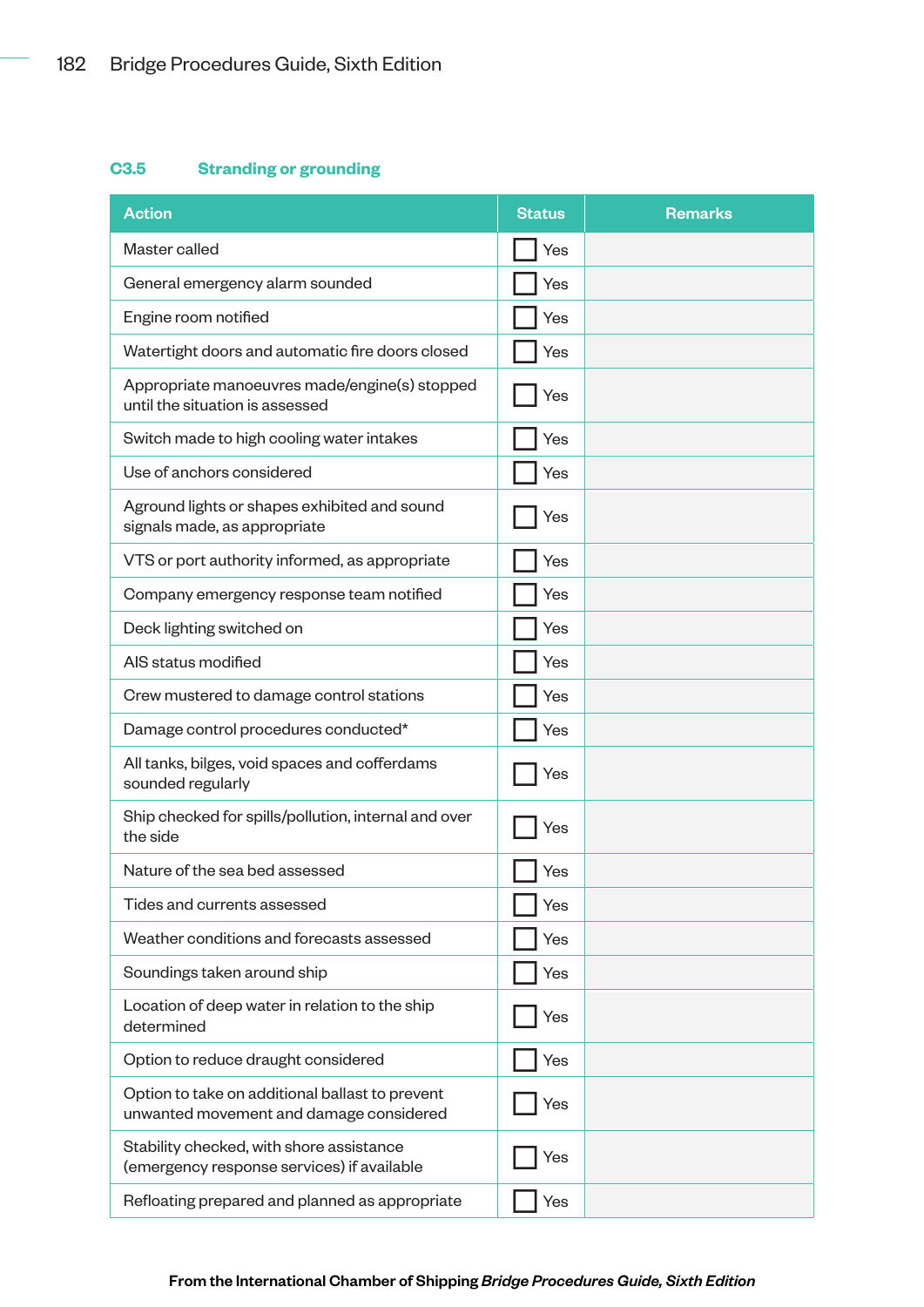| URGENCY or DISTRESS message broadcast, if<br>appropriate | Yes |  |
|----------------------------------------------------------|-----|--|
| VDR records preserved                                    | Yes |  |
| ECDIS records preserved                                  | Yes |  |
| Log/record of events and decisions maintained            | Yes |  |

\* Actions required should be in line with ship specific damage control procedures.

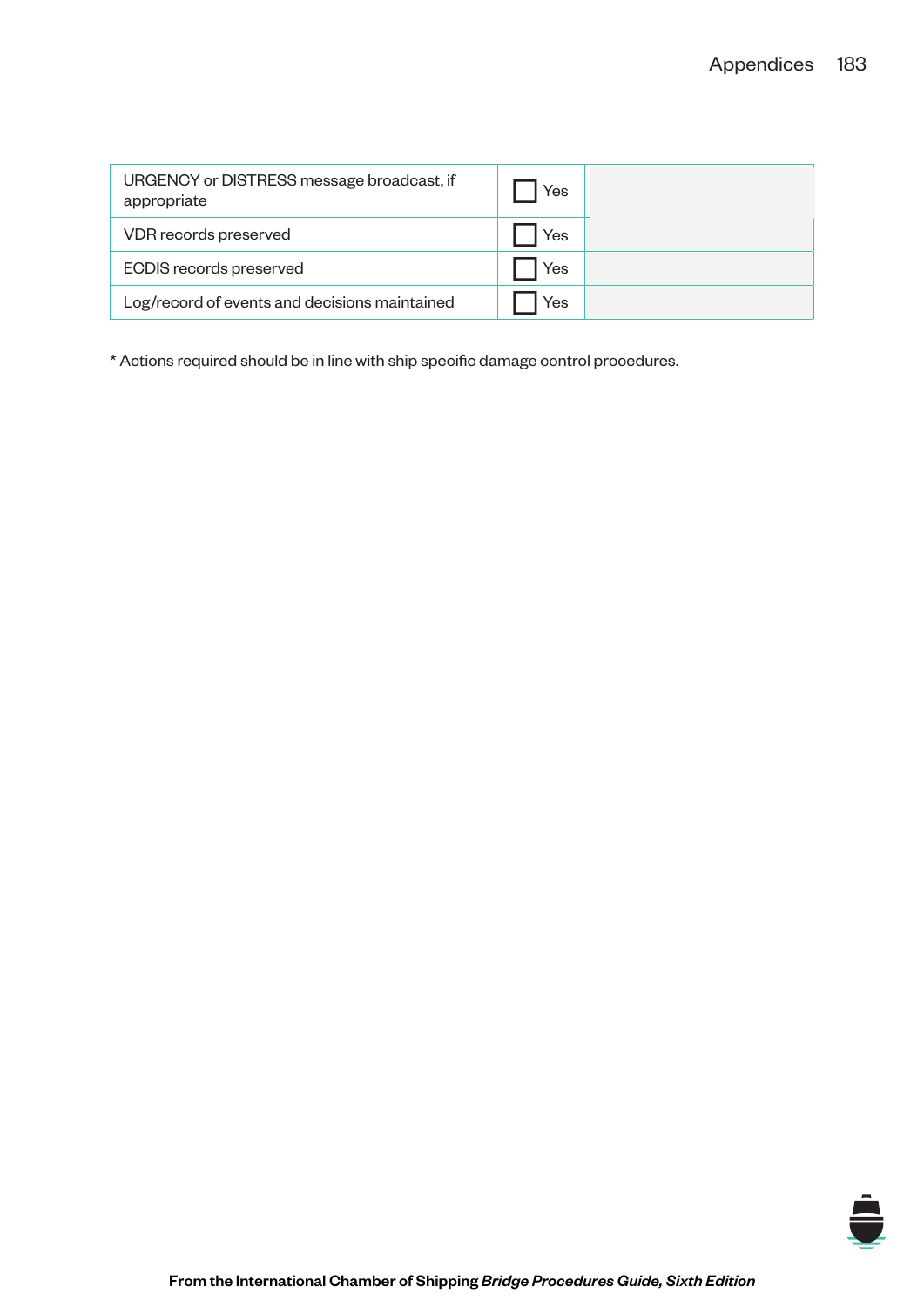#### **C3.6 Man Overboard (MOB)**

| <b>Action</b>                                                                             | <b>Status</b> | <b>Remarks</b> |
|-------------------------------------------------------------------------------------------|---------------|----------------|
| Lifebuoy with light and smoke signal released on<br>side that person has fallen overboard | Yes           |                |
| Look-out assigned to indicate the position of the<br>person in the water                  | Yes           |                |
| GNSS MOB marker activated                                                                 | Yes           |                |
| MOB position marked on ECDIS                                                              | Yes           |                |
| Hand steering engaged                                                                     | Yes           |                |
| Engines ready for manoeuvring                                                             | Yes           |                |
| Immediate manoeuvring action taken to preserve<br>safety of person in water               | Yes           |                |
| General emergency alarm sounded, including three<br>long blasts on ship's whistle         | Yes           |                |
| Master called                                                                             | Yes           |                |
| Extra look-outs posted                                                                    | Yes           |                |
| Recovery manoeuvre started                                                                | Yes           |                |
| Preparations made for recovery of persons from<br>the water*                              | Yes           |                |
| DISTRESS message broadcast, if appropriate                                                | Yes           |                |
| Role of on-scene co-ordinator assumed                                                     | Yes           |                |
| Signal flag OSCAR hoisted                                                                 | Yes           |                |
| Log/record of events and decisions maintained                                             | Yes           |                |
| <b>Other</b>                                                                              | <b>Status</b> | <b>Remarks</b> |
| Proximity of navigational hazards established and<br>traffic situation checked            | Yes           |                |

\* Actions required should be in line with the ship specific plan for recovery of persons from the water.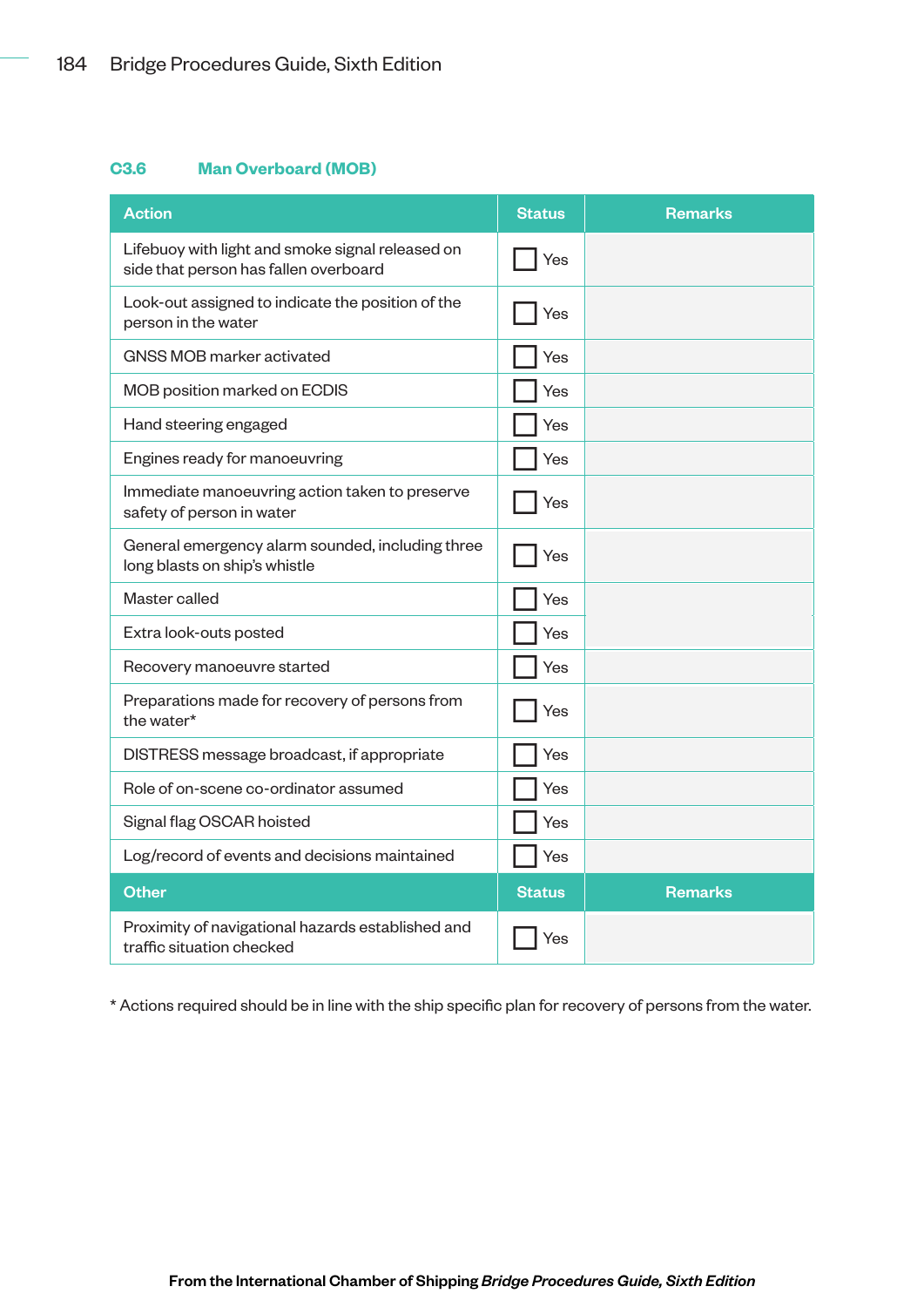#### **C3.7 Fire**

| <b>Action</b>                                                                                        | <b>Status</b> | <b>Remarks</b> |
|------------------------------------------------------------------------------------------------------|---------------|----------------|
| Master called                                                                                        | Yes           |                |
| General emergency alarm sounded                                                                      | Yes           |                |
| Ventilation system shut down                                                                         | Yes           |                |
| Crew mustered to fire control stations                                                               | Yes           |                |
| Fire control procedures conducted*                                                                   | Yes           |                |
| Proximity of navigational hazards, including traffic,<br>assessed and ship manoeuvred as appropriate | Yes           |                |
| In case of fire in:                                                                                  |               |                |
| • Engine room - Checklist C3.1 completed as<br>appropriate                                           | Yes           |                |
| • Steering gear compartment - Checklist C3.2<br>completed as appropriate                             | Yes           |                |
| • Generator compartments - Checklist C3.3<br>completed as appropriate                                | Yes           |                |
| URGENCY or DISTRESS message broadcast, if<br>appropriate                                             | Yes           |                |
| VTS or port authority informed, as appropriate                                                       | Yes           |                |
| Company emergency response team notified                                                             | Yes           |                |
| Log/record of events and decisions maintained                                                        | Yes           |                |
| <b>Other</b>                                                                                         | <b>Status</b> | <b>Remarks</b> |
| Smoke-wind effect reduced (course/speed)                                                             | Yes           |                |
| Fire screen doors and watertight doors closed                                                        | Yes           |                |
|                                                                                                      | Yes           |                |
|                                                                                                      | Yes           |                |

\* Actions required should be in line with ship specific fire control procedures.

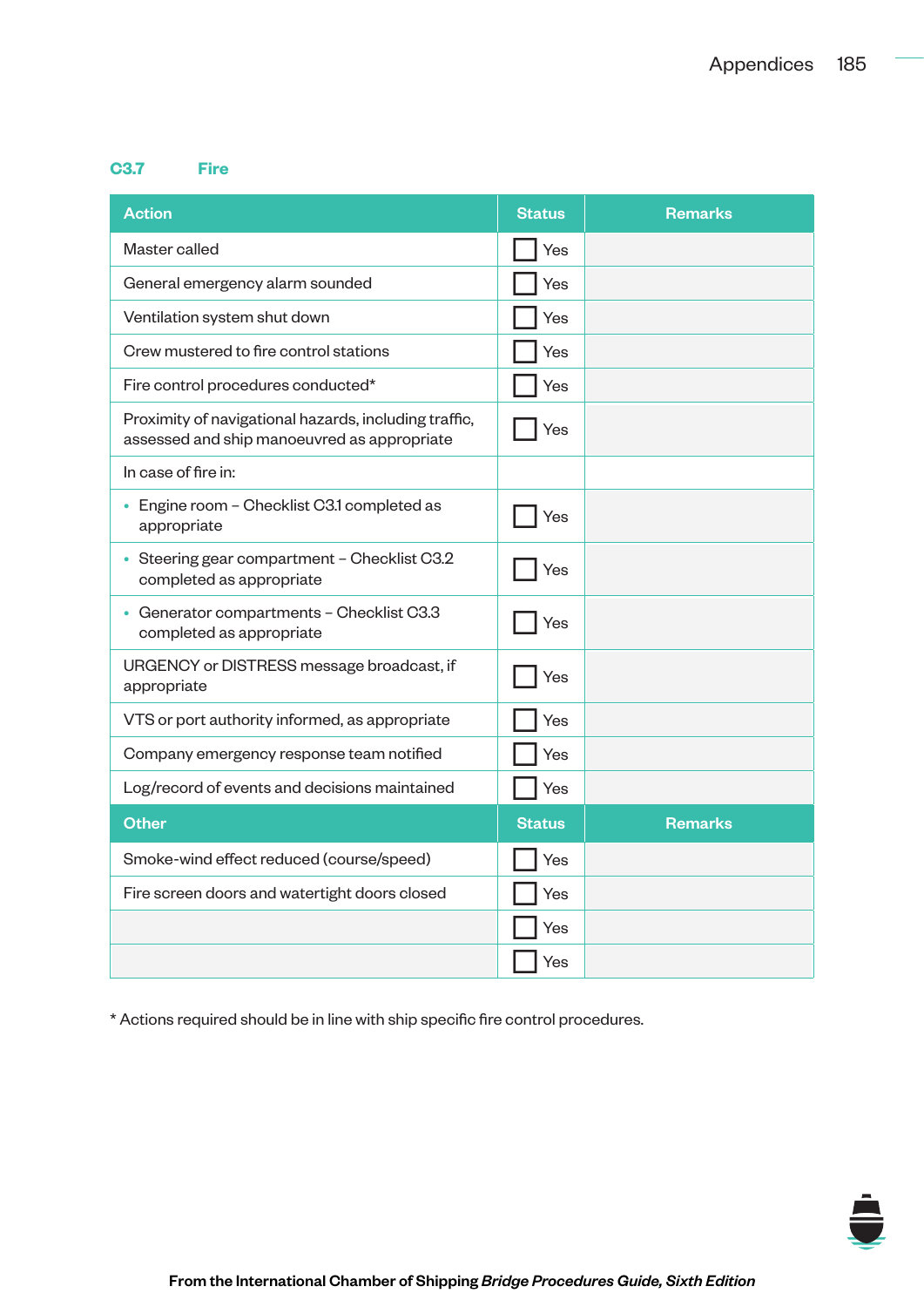#### **C3.8 Flooding/hull failure**

| <b>Action</b>                                                                          | <b>Status</b> | <b>Remarks</b> |
|----------------------------------------------------------------------------------------|---------------|----------------|
| Master called                                                                          | Yes           |                |
| General emergency alarm sounded                                                        | Yes           |                |
| Engine(s) stopped until the situation is assessed                                      | Yes           |                |
| Autopilot disengaged                                                                   | Yes           |                |
| All watertight doors closed                                                            | Yes           |                |
| Crew mustered to damage control stations                                               | Yes           |                |
| Damage control procedures conducted*                                                   | Yes           |                |
| In case of flood in:                                                                   |               |                |
| Engine room - checklist C3.1 completed as<br>appropriate                               | Yes           |                |
| Steering gear compartment - checklist C3.2<br>completed as appropriate                 | Yes           |                |
| • Generator compartments - checklist C3.3<br>completed as appropriate                  | Yes           |                |
| All tanks, bilges, void spaces and cofferdams<br>sounded regularly                     | Yes           |                |
| Ship checked for spills/pollution, internal and over<br>the side                       | Yes           |                |
| URGENCY or DISTRESS message broadcast, if<br>appropriate                               | Yes           |                |
| VTS or port authority informed, as appropriate                                         | Yes           |                |
| Company emergency response team notified                                               | Yes           |                |
| Stability checked, with shore assistance<br>(emergency response services) if available | Yes           |                |
| Log/record of events and decisions maintained                                          | Yes           |                |
| <b>Other</b>                                                                           | <b>Status</b> | <b>Remarks</b> |
|                                                                                        | Yes           |                |
|                                                                                        | Yes           |                |
|                                                                                        | Yes           |                |
|                                                                                        | Yes           |                |

\* Actions required should be in line with ship specific damage control procedures.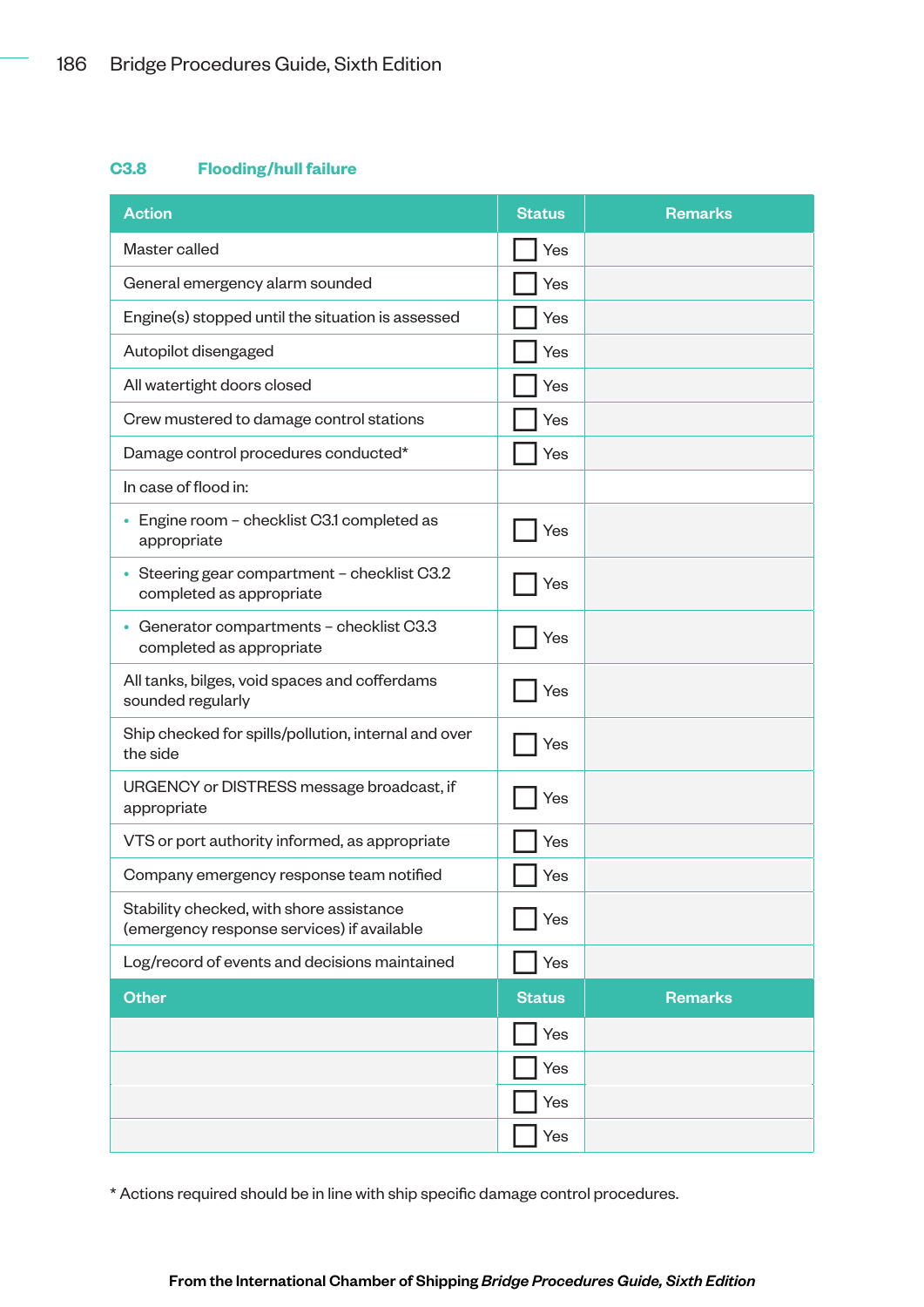| <b>Action</b>                                                                                                 | <b>Status</b> | <b>Remarks</b> |
|---------------------------------------------------------------------------------------------------------------|---------------|----------------|
| Contents of distress alert and/or message<br>recorded                                                         | Yes           |                |
| Master called                                                                                                 | Yes           |                |
| Communications established with the RCC<br>and/or on-scene co-ordinator and other SAR units<br>as appropriate | Yes           |                |
| Radio watch maintained                                                                                        | Yes           |                |
| X-Band radar and AIS for SART signals monitored<br>as appropriate                                             | Yes           |                |
| IAMSAR Manual Volume III and industry guidance<br>on rescue procedures consulted                              | Yes           |                |
| Extra look-outs posted                                                                                        | Yes           |                |
| Distress situation monitored                                                                                  | Yes           |                |
| Preparations made for recovery of persons from<br>the water*                                                  | Yes           |                |
| Log/record of events and decisions maintained                                                                 | Yes           |                |
| <b>Other</b>                                                                                                  | <b>Status</b> | <b>Remarks</b> |
|                                                                                                               | Yes           |                |
|                                                                                                               | Yes           |                |
|                                                                                                               | Yes           |                |
|                                                                                                               | Yes           |                |

# **C3.9 Search and Rescue (SAR) and receiving distress alerts**

\* Actions required should be in line with the ship specific plan for recovery of persons from the water.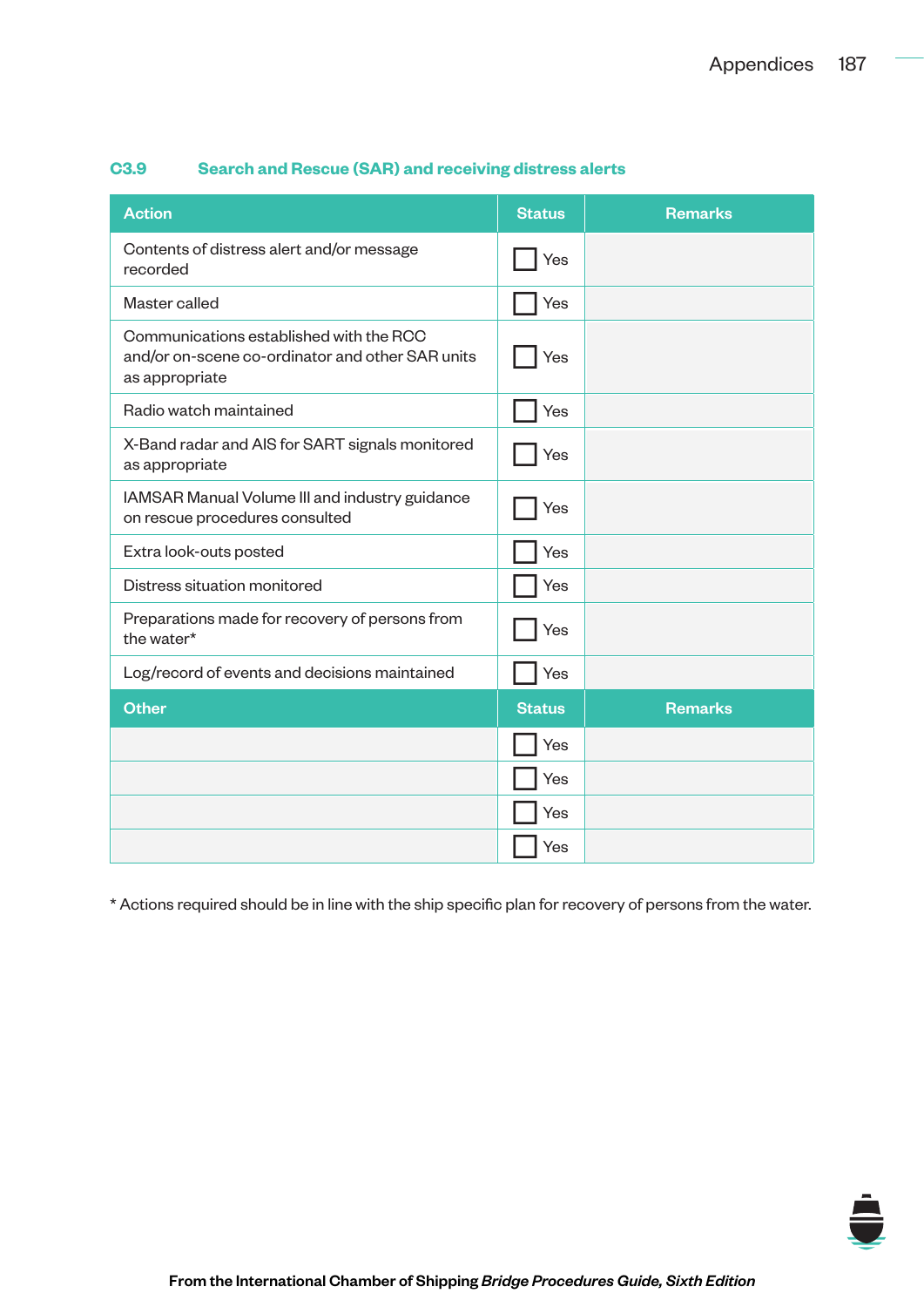# **C3.10 Abandoning ship**

| <b>Action</b>                                                            | <b>Status</b> | <b>Remarks</b> |
|--------------------------------------------------------------------------|---------------|----------------|
| DISTRESS message broadcast on authority of the<br>Master                 | Yes           |                |
| Crew instructed to don lifejackets and immersion<br>suits as appropriate | Yes           |                |
| Crew mustered at lifeboat stations                                       | Yes           |                |
| Survival craft prepared for launch                                       | Yes           |                |
| EPIRB, SART and SOLAS radios collected and<br>prepared                   | Yes           |                |
| Survival craft embarked and launched                                     | Yes           |                |
| Survival craft remain close to ship and in contact<br>with each other    | Yes           |                |
| <b>EPRIB and SART activated</b>                                          | Yes           |                |
| <b>Other</b>                                                             | <b>Status</b> | <b>Remarks</b> |
|                                                                          | Yes           |                |
|                                                                          | Yes           |                |
|                                                                          | Yes           |                |
|                                                                          | Yes           |                |